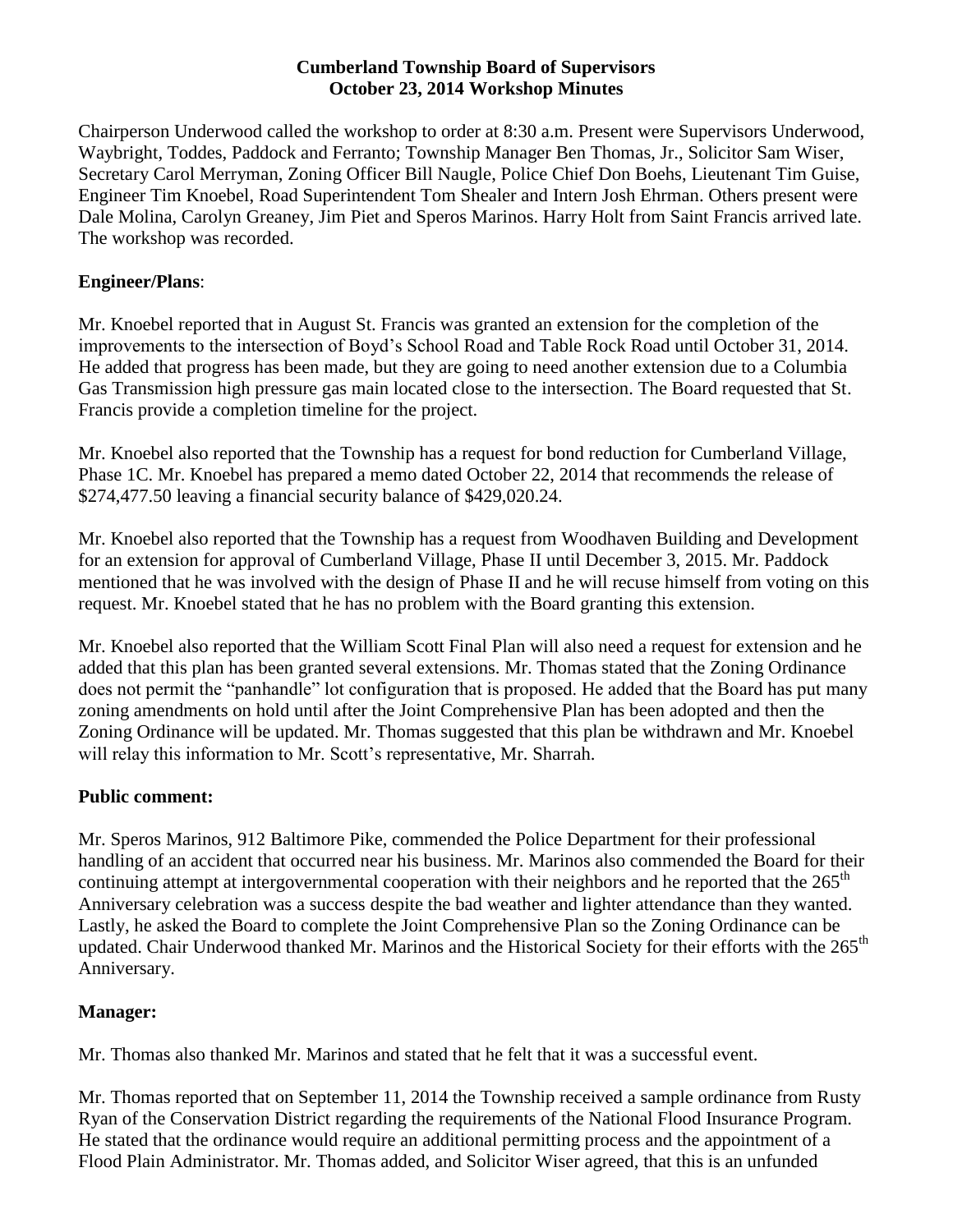mandate. Solicitor Wiser also added that if the Township does not comply with the requirements by folding this ordinance into the existing ordinances then Township residents will no longer be able to obtain flood insurance. Mr. Thomas stated that the current staff cannot take on this additional work and the Township needs to look at different options for administering this program. He added that at Tuesday night's meeting he will ask the Board to authorize Solicitor Wiser to begin drafting the required floodplain ordinance.

Mr. Thomas also reported that the Township has received a request from J. R. Crushong, Pennsylvania Interfaith Community Programs, Inc., for the release of Recreation Fees for Misty Ridge, Lot 10, in the amount of \$51,000.00. Mr. Thomas stated that the Township received a similar request from them about a year and a half ago and the Board referred that request to the Park and Rec Committee for a recommendation.

### **Mr. Ferranto made a motion seconded by Mr. Toddes and carried to grant a waiver of the \$5 million liability insurance requirement for the YWCA's 2014 Encore Breast Cancer Awareness 5K held on October 1, 2014. The motion carried 5 yeas – 0 nays.**

Mr. Thomas notified the Board that he will be adding a similar request to Tuesday night's agenda for a special event being held by Saint Francis Xavier.

Mr. Thomas and the Department Heads; Road Superintendent Tom Shealer and Police Chief Don Boehs presented departmental overviews of the 2015 Budget. Mr. Thomas also reported that the Preliminary Budget will be presented to the Finance Committee at a meeting on October 28' 2014 prior to the Township meeting and to the public and full Board at the November 6, 2014 workshop at 7:00 p.m. Mr. Thomas reported that he has three major budget priorities:

- Pro-active road projects to be financed through Liquid Fuels funds, General Fund funds and low interest loans (Pa. Infrastructure Bank).
- To bring in an architect to reinvent the interior of the Township Building and Police Department to improve safety, public convenience, needs spacing and long-term use. He added that he will ask for authorization to search for grants, low interest loans or a line of credit.
- To create a comprehensive funding plan that would earmark funds for capital improvements from 2016 to 2020 specific to roads and the Township Building.
- He would like the Board to tour the facilities and review the Township's equipment after the workshop.

Mr. Shealer, Superintendent of Roads, presented his budget message. He reported that the Road Department maintains 46.1 miles of roads and there are several new developments pending for dedication. He also reported that, with the help of Intern Josh Ehrman, they have developed a Condition Assessment Program for the roads and are working on an inventory and assessment for all stormwater infrastructure and road signs. He added that the data from the new assessment program gives them the ability to develop accurate budget numbers. He reported that their system standards mirror the Pennsylvania Dept. of Transportation (PennDOT) standards. He reported that they have found that 50 to 60 percent of the Township's road system is failing to some degree and is far beyond the required timeline for preventative maintenance per PennDOT's standards. Mr. Shealer reported that the estimated value of the total road infrastructure, storm drains, guide rails and signage is \$23 million. He added that construction materials cost has been growing at about 4% per year and that the Township cannot depend solely on the Liquid Fuels allocation for the road projects. He asked the Board for dedicated additional financing support from the General Fund. He also reported that they have an aging fleet of equipment. Mr. Shealer thanked everyone for what they have done to help his department in maintaining these valuable assets and reiterated that extra funding is needed to keep the integrity and safety of the Township's infrastructure.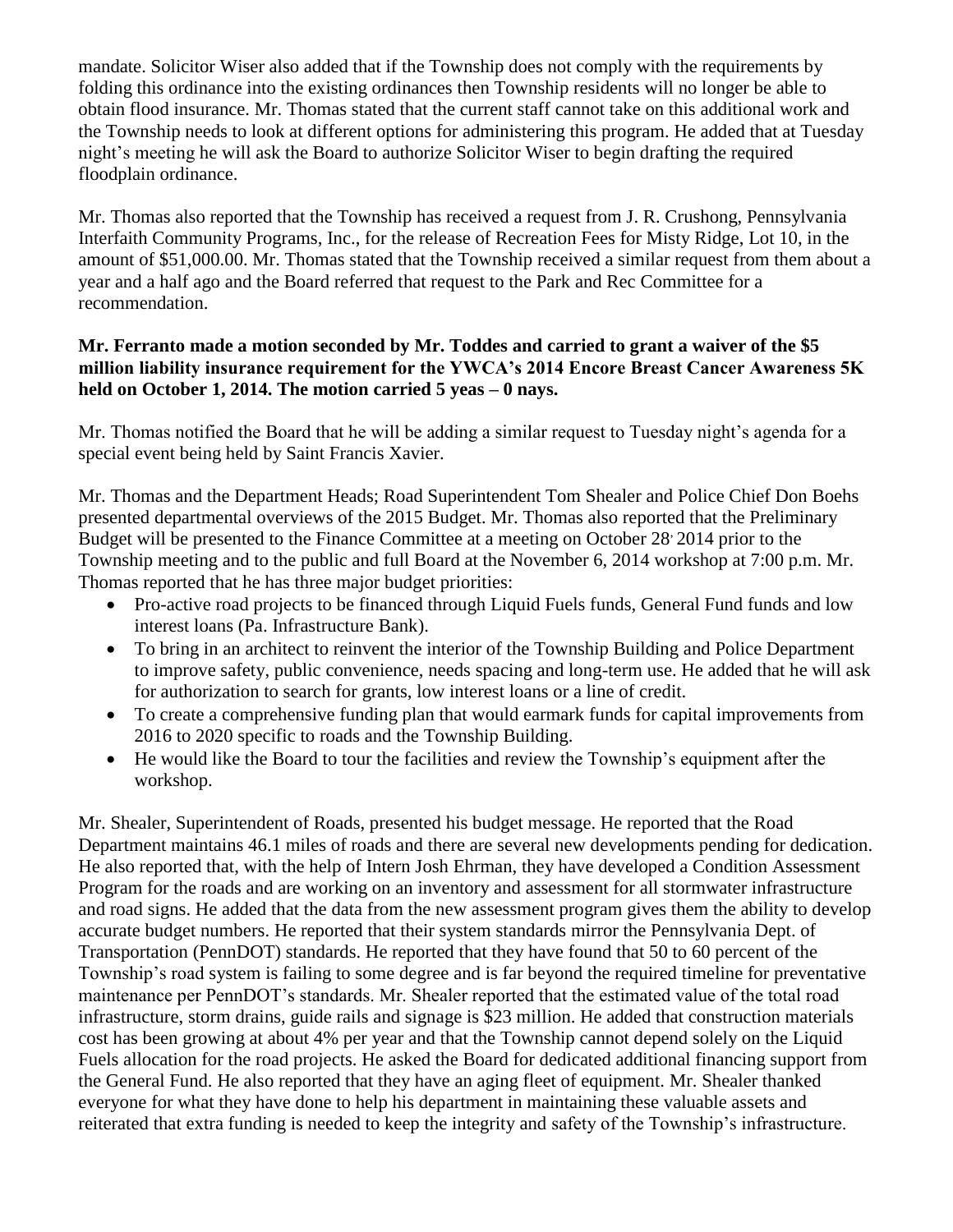Police Chief Don Boehs presented a written and oral 2015 Budget Talking Points for the Police Department. He reported that the proposed budget has an overall increase of approximately 3% from 2014. He added that 2015 increases include: health insurance costs, overtime due to limited availability of part-time officers, legal expenses, phones, annual support services, training and equipment. He reported that decreases include: part-time salaries, ammunition; absence of the K-9 program and capital purchases. The Capital Reserve budget includes the expenditure for the purchase of two police vehicles and income for the sale of two police vehicles being rotated out of the fleet.

Mr. Thomas reported that the Traffic Impact Study that was done so the Township could collect traffic impact fees must be done every ten years and that will need to be done in 2015. He added that this may give the Township an opportunity to re-invent how the funds can be used in the Township. He added that if the study is not updated then the money that has been collected over the past ten years will have to be returned to the developers who paid it. He also reported that the new 800 radio system will go online in 2015 and is being paid for through grants but, could have potential costs in the future. The fee structure will be reviewed by staff for 2015. There are new stormwater regulations (MS4) that may affect the Township in the future and staff will continue to watch health care costs. Mr. Thomas stated that the creation of the Capital Reserve Fund has been very positive for the Township and no money has been borrowed for vehicle purchases since. He added that he will ask the Board to look at the existing properties to see if the use can be reinvented. He added that we are getting a price to expand the security for the Township Building, expanding staffing needs in the future and attempting to create a LERTA zone in the Township.

**Solicitor:** Solicitor Wiser reported that the Township is working on developing a final agreement for the School Resource Officer with Gettysburg Area School District and when it is complete it will come back to the Board at a public meeting for action. Solicitor Wiser added that he will need an Executive Session with the Board to discuss the School Resource Officer and Collective Bargaining.

### **Committee Reports:**

**Planning/Zoning** – Mr. Waybright reported that a Joint Comprehensive Plan meeting was held last week and it is slowly moving along. Mr. Paddock reported that the focus was on the properties that are being purchased and taken off of the tax rolls. He added that they did not want to create growth areas in the same place where preservation is proposed.

**Public Safety –** Chair Underwood reported that a surplus police vehicle is being detailed now and will soon be advertised for sale.

**Finance Committee** – Chair Underwood reported that there will be a meeting on Tuesday prior to the regular meeting.

**Park and Rec** – Mr. Toddes stated that he will get his committee together to discuss the Misty Ridge request and he has some things happening at the Rec Park that he wants to run by the committee and then bring back to the Board.

**Personnel –** No report.

**CTA –** Chair Underwood reported that there is a letter of resignation to be discussed during Executive Session.

**COG –** Chair Underwood reported that the By-Laws may be amended for future needs.

**Adams County Conservation District (ACCD)** – Chair Underwood reported that they are now a standalone facility and they are looking to contract for snow-removal and Solicitor Wiser agreed that the Township could give them a price because it would be inter-municipal. Mr. Thomas expressed a concern about having enough staff to perform the extra work.

**Economic Development** – No report – LERTA already mentioned.

**Central Adams County Joint Comprehensive Plan** – Reported under Planning and Zoning.

**CT411** – Chair Underwood reported that she attended a Gettysburg Municipal Authority (GMA) meeting Monday night and she reported that they discussed, in depth, the addition of a Township representative to